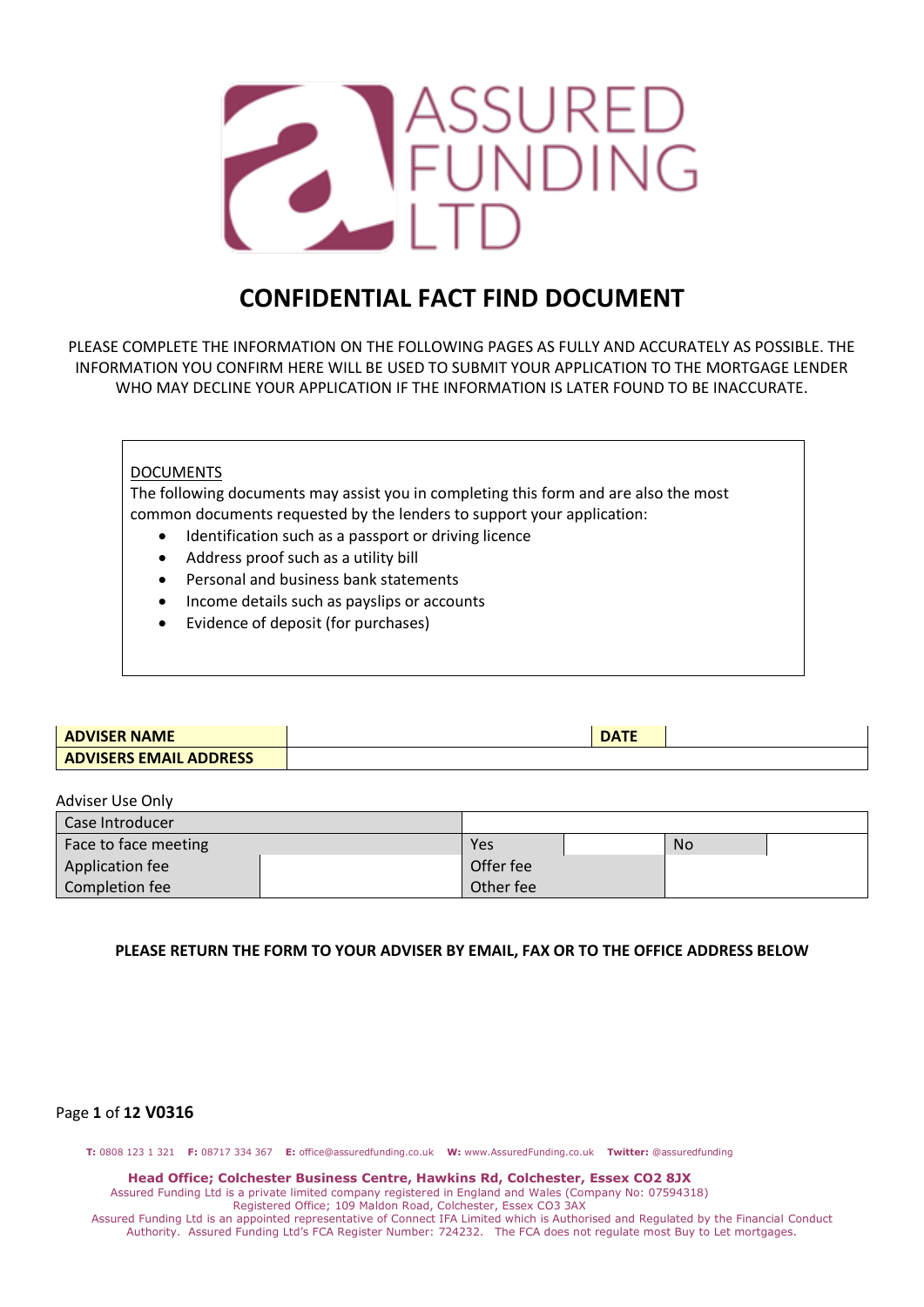### **YOUR PERSONAL DETAILS**

| <b>Title</b>                     | Mr    | <b>Mrs</b> |               | <b>Miss</b>                     | <b>Ms</b> | Mr                              | <b>Mrs</b> | <b>Miss</b>   | <b>Ms</b> |  |
|----------------------------------|-------|------------|---------------|---------------------------------|-----------|---------------------------------|------------|---------------|-----------|--|
| <b>First name</b>                |       |            |               |                                 |           |                                 |            |               |           |  |
| Middle name/s                    |       |            |               |                                 |           |                                 |            |               |           |  |
| <b>Surname</b>                   |       |            |               |                                 |           |                                 |            |               |           |  |
| Any previous surname             |       |            |               | Date changed                    |           |                                 |            | Date changed  |           |  |
| Date of birth                    |       |            |               |                                 |           |                                 |            |               |           |  |
| <b>Marital status</b>            |       |            |               |                                 |           |                                 |            |               |           |  |
| Dependants name/s and dates      |       |            |               |                                 |           |                                 |            |               |           |  |
| of birth                         |       |            |               |                                 |           |                                 |            |               |           |  |
| <b>Nationality</b>               |       |            |               |                                 |           |                                 |            |               |           |  |
| <b>Country of Birth</b>          |       |            |               |                                 |           |                                 |            |               |           |  |
| If not British, do you have      | Yes   |            |               | <b>No</b>                       |           | Yes                             |            | <b>No</b>     |           |  |
| permanent rights in the UK       |       |            |               | If no, confirm visa expiry date |           | If no, confirm visa expiry date |            |               |           |  |
| Date residency started in UK?    |       |            |               |                                 |           |                                 |            |               |           |  |
| <b>National Insurance number</b> |       |            |               |                                 |           |                                 |            |               |           |  |
| Home telephone number            |       |            |               |                                 |           |                                 |            |               |           |  |
| Work telephone number            |       |            |               |                                 |           |                                 |            |               |           |  |
| Mobile telephone number          |       |            |               |                                 |           |                                 |            |               |           |  |
| <b>Email address</b>             |       |            |               |                                 |           |                                 |            |               |           |  |
| <b>Smoker</b>                    | Yes   |            |               | <b>No</b>                       |           | Yes                             |            | <b>No</b>     |           |  |
| <b>Home address</b>              |       |            |               |                                 |           |                                 |            |               |           |  |
|                                  |       |            |               |                                 |           |                                 |            |               |           |  |
| <b>Postcode</b>                  |       |            |               |                                 |           |                                 |            |               |           |  |
| <b>Residential status</b>        | Owner |            | <b>Tenant</b> |                                 | Family    | Owner                           |            | <b>Tenant</b> | Family    |  |
| What date did you move here      |       |            |               |                                 |           |                                 |            |               |           |  |
| If tenant, provide landlords     |       |            |               |                                 |           |                                 |            |               |           |  |
| name and address                 |       |            |               |                                 |           |                                 |            |               |           |  |
|                                  |       |            |               |                                 |           |                                 |            |               |           |  |

If you have not lived at this address for at least 3 years, please provide your previous addresses to give a complete 3 year history. If you do not currently live in the UK, please include your last known UK address even if this is over 3 years ago:

| <b>Previous Address One</b> |       |               |        |       |               |        |  |
|-----------------------------|-------|---------------|--------|-------|---------------|--------|--|
| <b>Residential status</b>   | Owner | <b>Tenant</b> | Family | Owner | <b>Tenant</b> | Family |  |
| Dates at this address       |       |               |        |       |               |        |  |

### Page **2** of **12 V0316**

**T:** 0808 123 1 321 **F:** 08717 334 367 **E:** office@assuredfunding.co.uk **W:** www.AssuredFunding.co.uk **Twitter:** @assuredfunding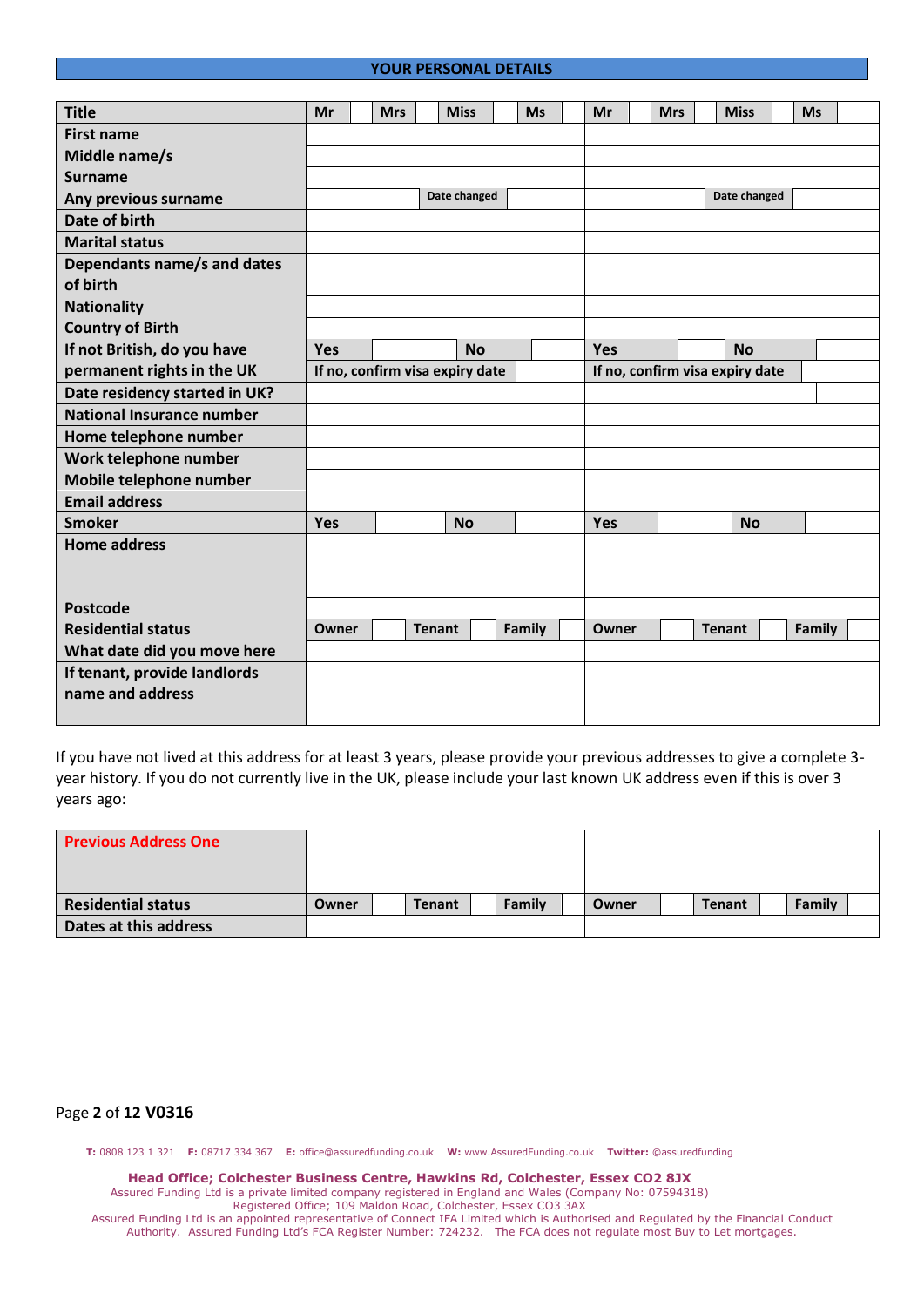| <b>Previous Address Two</b>   |       |               |        |       |               |        |
|-------------------------------|-------|---------------|--------|-------|---------------|--------|
| <b>Residential status</b>     | Owner | <b>Tenant</b> | Family | Owner | <b>Tenant</b> | Family |
| Dates at this address         |       |               |        |       |               |        |
| <b>Previous Address Three</b> |       |               |        |       |               |        |
| <b>Residential status</b>     | Owner | <b>Tenant</b> | Family | Owner | <b>Tenant</b> | Family |
| Dates at this address         |       |               |        |       |               |        |

### **YOUR REGULAR PERSONAL OUTGOINGS**

Please add here the total family spending on the following both currently and an estimate of the proposed cost per month if you are planning to move house. If you do not have a particular personal expenditure, e.g. your car costs are paid for by your company, or you live with family and do not pay towards the bills, please provide more detail in the notes section:

| Item                                         | <b>Current Cost</b> | Proposed cost | Item                           | <b>Current Cost per</b> | <b>Proposed cost</b> |
|----------------------------------------------|---------------------|---------------|--------------------------------|-------------------------|----------------------|
|                                              | per month           | per month     |                                | month                   | per month            |
| Rent payments (If applicable)                | £                   | £             | Car Insurance/s                |                         |                      |
| Food                                         | £                   | £             | Car tax                        | £                       | £                    |
| <b>Council Tax</b>                           | f                   | £             | <b>Petrol</b>                  | f                       | f                    |
| <b>Gas and Electricity</b>                   | £                   | £             | <b>Other travel costs</b>      | £                       | £                    |
| <b>Water and Sewage</b>                      | £                   | £             | <b>Property maintenance</b>    | £                       | f                    |
| Home phone/internet/TV                       | £                   | £             | <b>Ground rent or services</b> | £                       | £                    |
| Mobile phone/s                               | £                   | £             | <b>Clothing</b>                | £                       | £                    |
| <b>House Insurance</b>                       | f                   | £             | <b>Pets</b>                    |                         | f                    |
| <b>Childcare/Child maintenance</b>           | £                   | £             | <b>Gifts</b>                   | £                       | £                    |
| <b>School fees</b>                           | f                   | £             | <b>Holidays</b>                | £                       | £                    |
| <b>Health cover/costs</b>                    | £                   | £             | Leisure and entertainment      | £                       | £                    |
| Life cover/other insurances                  | f                   | £             | <b>Tobacco or cigarettes</b>   | f                       | £                    |
| <b>Pension</b> (if not deducted from salary) | £                   | £             | Gym membership                 | f                       | f                    |
| <b>Savings</b>                               | £                   | £             | <b>Other-state what</b>        | £                       | £                    |

Notes

# Page **3** of **12 V0316**

**T:** 0808 123 1 321 **F:** 08717 334 367 **E:** office@assuredfunding.co.uk **W:** www.AssuredFunding.co.uk **Twitter:** @assuredfunding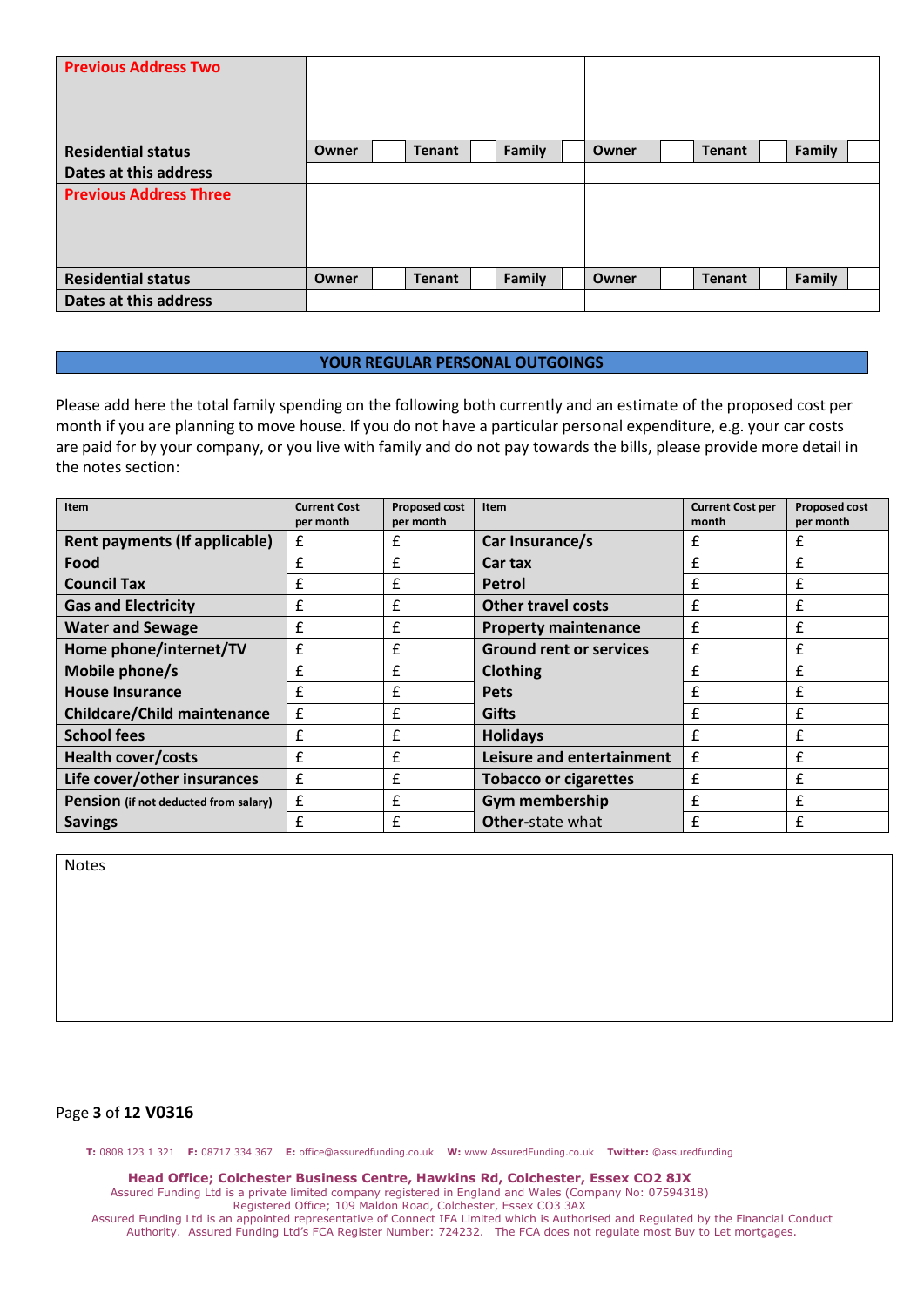#### **BANK DETAILS**

Please confirm the details of **all** of the bank accounts you hold:

| <b>Account</b> | Name of     |             | Personal or             |            |  | Sort | <b>Account</b> |     |               | Salary/income |  | To be used to |           |  |  |  |
|----------------|-------------|-------------|-------------------------|------------|--|------|----------------|-----|---------------|---------------|--|---------------|-----------|--|--|--|
| holder name    | <b>Bank</b> |             | <b>Business account</b> |            |  | code | number         |     | paid in here? |               |  | pay mortgage? |           |  |  |  |
|                |             | <b>Pers</b> |                         | <b>Bus</b> |  |      |                | Yes |               | <b>No</b>     |  | Yes           | <b>No</b> |  |  |  |
|                |             | Pers        |                         | <b>Bus</b> |  |      |                | Yes |               | <b>No</b>     |  | Yes           | <b>No</b> |  |  |  |
|                |             | <b>Pers</b> |                         | <b>Bus</b> |  |      |                | Yes |               | <b>No</b>     |  | Yes           | <b>No</b> |  |  |  |
|                |             | Pers        |                         | <b>Bus</b> |  |      |                | Yes |               | <b>No</b>     |  | Yes           | <b>No</b> |  |  |  |
|                |             | <b>Pers</b> |                         | <b>Bus</b> |  |      |                | Yes |               | <b>No</b>     |  | Yes           | <b>No</b> |  |  |  |
|                |             | Pers        |                         | <b>Bus</b> |  |      |                | Yes |               | <b>No</b>     |  | Yes           | <b>No</b> |  |  |  |
|                |             | Pers        |                         | <b>Bus</b> |  |      |                | Yes |               | <b>No</b>     |  | Yes           | <b>No</b> |  |  |  |

### **YOUR ASSETS AND LIABILITIES**

If you are the owner of the property you live in, please provide the following details.

| Who is the current         | What is your monthly        |  |
|----------------------------|-----------------------------|--|
| property owner/s?          | mortgage payment?           |  |
| What is the current        | What is your current        |  |
| property value?            | interest rate and type?     |  |
| Original purchase price of | Repayment method e.g.       |  |
| the property?              | <b>Capital and Interest</b> |  |
| What was your original     | How long do you have left   |  |
| date of purchase?          | on the mortgage?            |  |
| Who is the current         | Do you have any early       |  |
| mortgage lender?           | repayment charges?          |  |
| How much is the            | What date do these          |  |
| outstanding mortgage?      | charges end?                |  |

Do you have any second charges or further advances secured against this property? If yes, please complete:

|                              | <b>Charge one</b> | Charge two |
|------------------------------|-------------------|------------|
| Name of lender               |                   |            |
| <b>Amount of loan</b>        |                   |            |
| <b>Monthly payment</b>       |                   |            |
| <b>Current interest rate</b> |                   |            |
| End date of loan             |                   |            |

Do you own any other properties, for example second homes, buy to let properties or commercial property? If yes, please complete the portfolio details on the last page of this fact find.

#### **SAVINGS, INVESTMENTS AND SOURCE OF DEPOSIT**

# Page **4** of **12 V0316**

**T:** 0808 123 1 321 **F:** 08717 334 367 **E:** office@assuredfunding.co.uk **W:** www.AssuredFunding.co.uk **Twitter:** @assuredfunding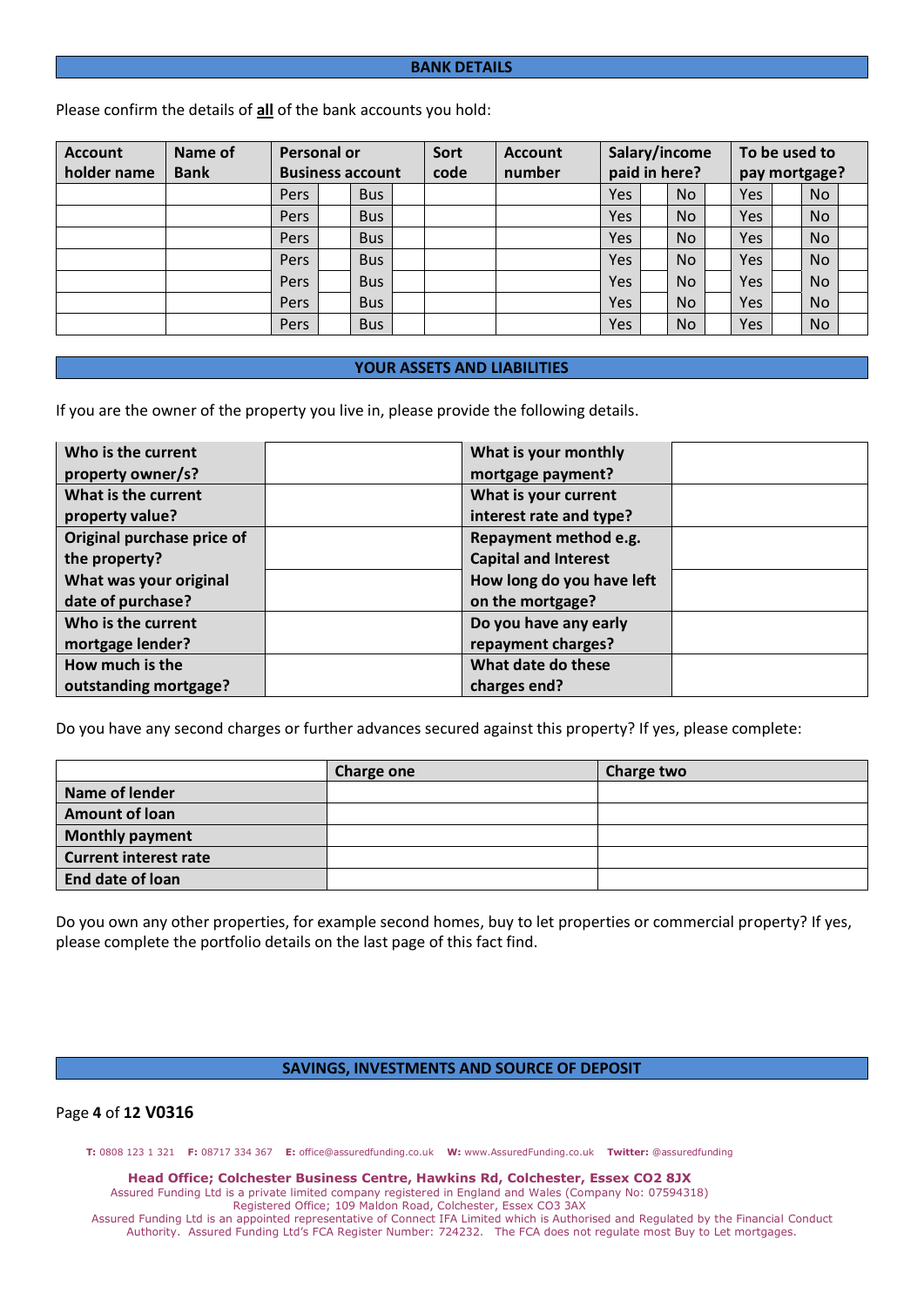Please provide detail of any non-property assets you hold and indicate which are to be used towards your property:

| <b>Owner of Asset</b><br>e.g. self, partner or joint | Asset type. Include savings,<br>pension, cars, investments etc | Value of asset | purchase?  | To be used towards a |
|------------------------------------------------------|----------------------------------------------------------------|----------------|------------|----------------------|
|                                                      |                                                                |                | Yes        | <b>No</b>            |
|                                                      |                                                                |                | <b>Yes</b> | <b>No</b>            |
|                                                      |                                                                |                | <b>Yes</b> | <b>No</b>            |
|                                                      |                                                                |                | <b>Yes</b> | <b>No</b>            |
|                                                      |                                                                |                | <b>Yes</b> | <b>No</b>            |
|                                                      |                                                                |                | Yes        | <b>No</b>            |

### **OTHER DEBTS**

Please provide detail of debts such as loans, credit cards and overdrafts but do not include mortgages in this section. Include credit cards without any balance and those you clear in full every month:

| Owner | <b>Type of debt</b> | Provider | Amount                                 | <b>Monthly</b> | Will this be cleared |
|-------|---------------------|----------|----------------------------------------|----------------|----------------------|
|       |                     |          | outstanding                            | payments       | within 6 months?     |
|       |                     |          |                                        |                |                      |
|       |                     |          |                                        |                |                      |
|       |                     |          |                                        |                |                      |
|       |                     |          |                                        |                |                      |
|       |                     |          |                                        |                |                      |
|       |                     |          |                                        |                |                      |
|       |                     |          | <b>PAST OR PRESENT CREDIT PROBLEMS</b> |                |                      |

It is important that you disclose to any new lender full details of any credit issues you may have had, so please complete the below:

|                                                                            | <b>Self</b> |           | <b>Partner</b> |  |           |  |
|----------------------------------------------------------------------------|-------------|-----------|----------------|--|-----------|--|
| Have you ever been late with any payments on a mortgage?                   | Yes         | <b>No</b> | Yes            |  | <b>No</b> |  |
| Have your payments been late in the last 2 years on a loan or credit card? | Yes         | <b>No</b> | Yes            |  | <b>No</b> |  |
| Have you ever received a default (court action warning letter)?            | Yes         | <b>No</b> | <b>Yes</b>     |  | <b>No</b> |  |
| Have you ever received a County Court Judgement?                           | <b>Yes</b>  | <b>No</b> | <b>Yes</b>     |  | <b>No</b> |  |
| Have you ever been made bankrupt or had a property repossessed?            | <b>Yes</b>  | <b>No</b> | Yes            |  | <b>No</b> |  |
| Have you been refused credit in the last 6 months?                         | <b>Yes</b>  | <b>No</b> | Yes.           |  | <b>No</b> |  |
| Have you exceeded your credit card limit in the last 2 years?              | Yes         | <b>No</b> | <b>Yes</b>     |  | <b>No</b> |  |
| Are you currently in an IVA or Debt Management Plan?                       | Yes         | <b>No</b> | Yes            |  | <b>No</b> |  |

If you have answered 'Yes' to any of the above, please provide outline details below and please supply a copy of your credit report. This can be obtained from either of the following [www.equifax.co.uk](http://www.equifax.co.uk/) or [www.experian.co.uk](http://www.experian.co.uk/)

# Page **5** of **12 V0316**

**T:** 0808 123 1 321 **F:** 08717 334 367 **E:** office@assuredfunding.co.uk **W:** www.AssuredFunding.co.uk **Twitter:** @assuredfunding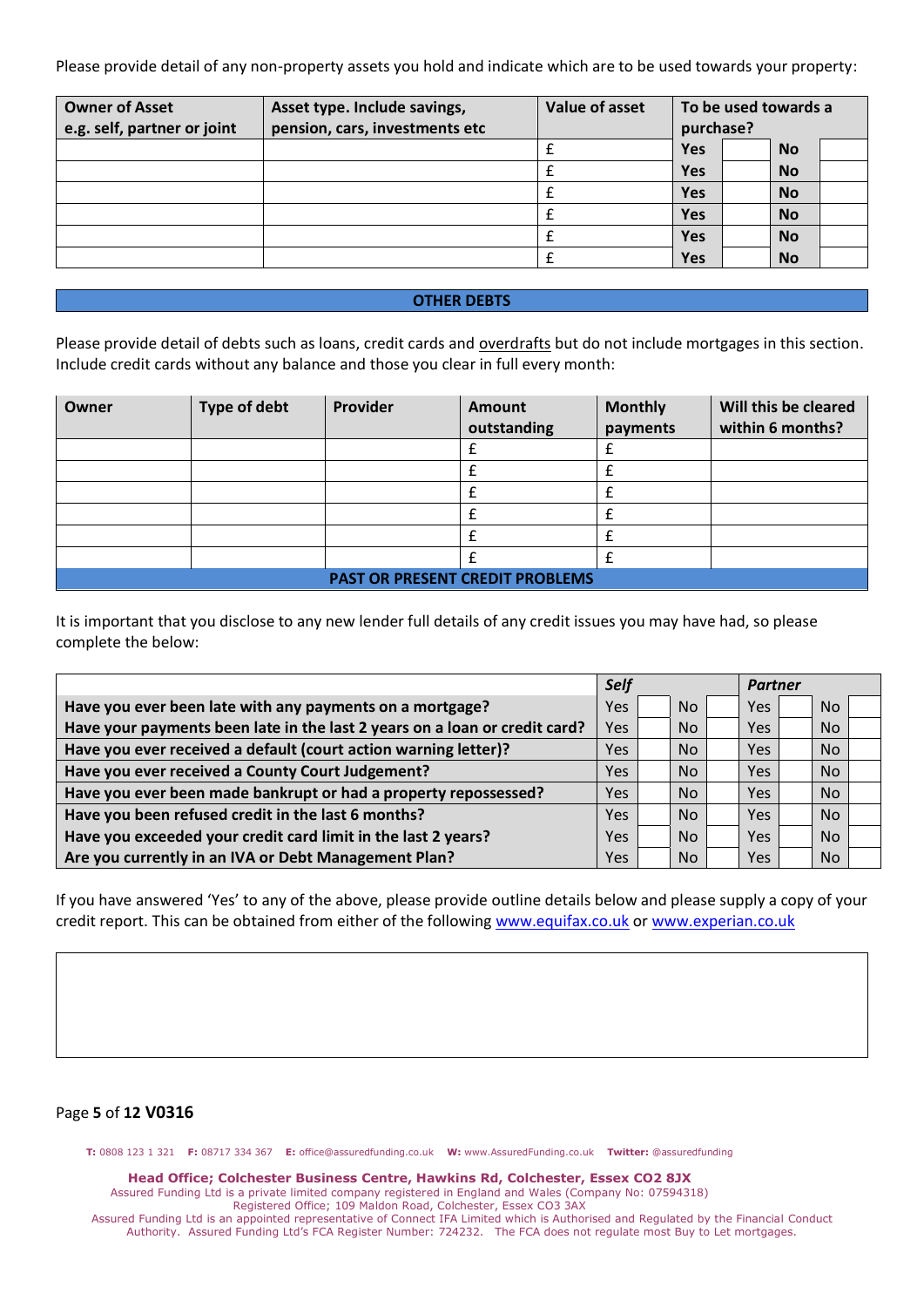#### **DECLINED OR WITHDRAWN MORTGAGE APPLICATIONS**

Have you applied for any mortgage in the last 12 months that has not gone ahead or not listed above? If yes, please provide full details including the lender, type of loan, loan size and reason for not proceeding:

#### **PROTECTING YOUR ASSETS**

We strongly recommend you review any protection needs when you take on new credit commitments. Please provide the detail of any existing plans you hold to help with this review:

| <b>Person Insured</b> | Name of insurer | Type of cover<br>e.g. life cover, illness<br>cover | Plan end<br>date | <b>Amount of</b><br>cover | <b>Monthly</b><br>cost |
|-----------------------|-----------------|----------------------------------------------------|------------------|---------------------------|------------------------|
|                       |                 |                                                    |                  |                           |                        |
|                       |                 |                                                    |                  |                           |                        |
|                       |                 |                                                    |                  |                           |                        |
|                       |                 |                                                    |                  |                           |                        |
|                       |                 |                                                    |                  |                           |                        |

| I/we would like to review our protection needs | ۷ρς | Nc | Maybe |  |
|------------------------------------------------|-----|----|-------|--|
|                                                |     |    |       |  |

#### **INCOME**

Please confirm your sources of income and then complete the full income details in the relevant sector:

|                                                        |                                   | <b>Self</b> | Partner |
|--------------------------------------------------------|-----------------------------------|-------------|---------|
| Income from an employed position where you are NOT     | If Yes, tick and complete Section |             |         |
| the owner, shareholder or Director of the company      | One                               |             |         |
| Income from a position where you are a Director,       | If Yes, tick and complete Section |             |         |
| shareholder or owner of the company                    | Two                               |             |         |
| Other Income such as benefits, maintenance, pension or | If Yes, tick and complete Section |             |         |
| <b>Investments</b>                                     | <b>Three</b>                      |             |         |
| Income from a property portfolio held in either your   | If Yes, tick and complete Section |             |         |
| personal or limited company name                       | Four                              |             |         |

# Page **6** of **12 V0316**

**T:** 0808 123 1 321 **F:** 08717 334 367 **E:** office@assuredfunding.co.uk **W:** www.AssuredFunding.co.uk **Twitter:** @assuredfunding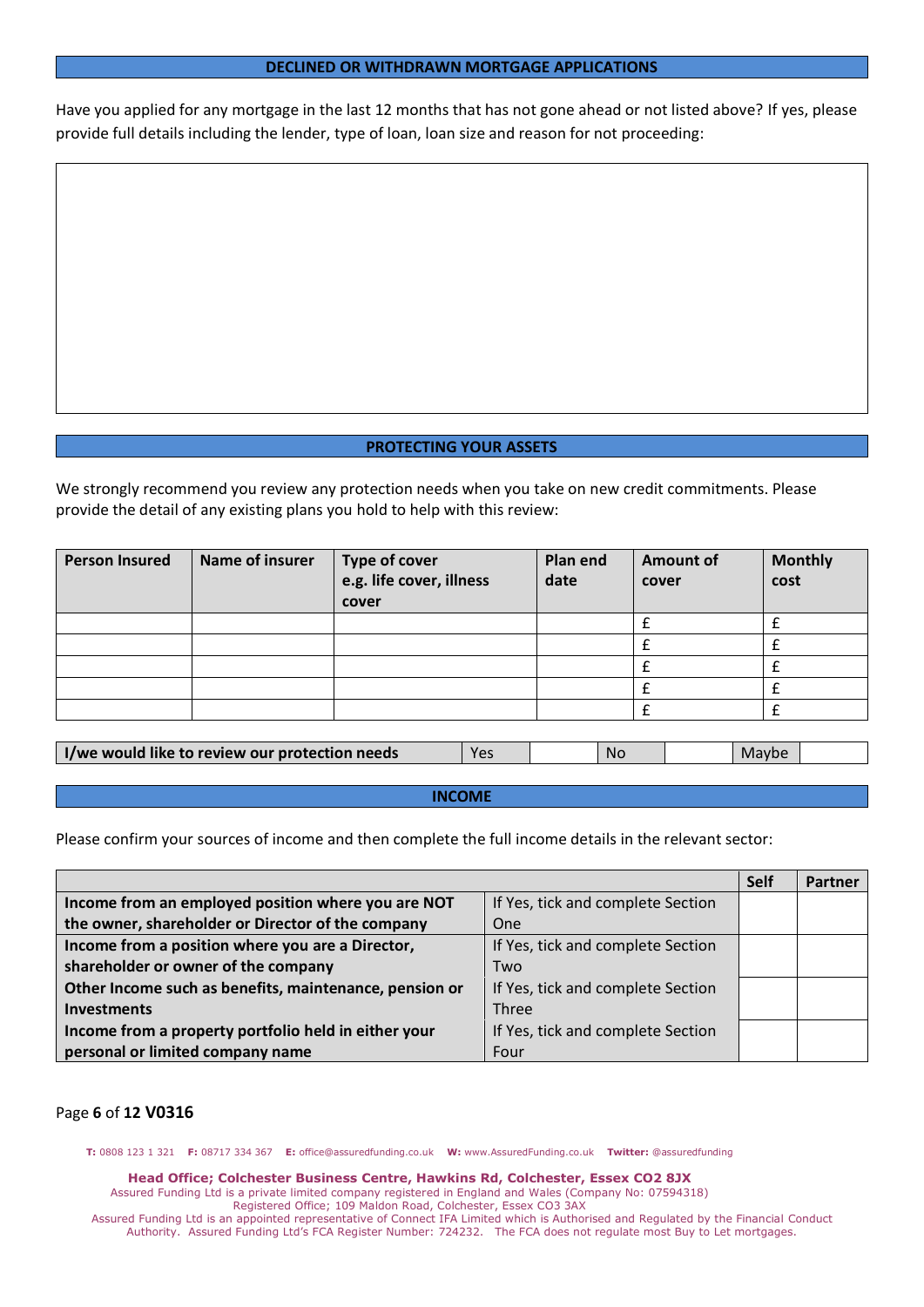### **SECTION ONE - INCOME FROM EMPLOYED POSITION**

|                                   | Self | Partner |
|-----------------------------------|------|---------|
| What is your current occupation?  |      |         |
| When did you start this job?      |      |         |
| Is it a permanent position?       |      |         |
| Name and address of your employer |      |         |
|                                   |      |         |
|                                   |      |         |
| Contact number for your employer  |      |         |

| <b>Annual basic salary BEFORE tax</b> |  |
|---------------------------------------|--|
| Average overtime income per year      |  |
| Bonus income per year                 |  |
| Annual car or travel allowance        |  |
| Other income from your employer       |  |

If you have been in this position for less than 12 months, please provide details of your previous employment/s

| Your previous occupation one               |  |
|--------------------------------------------|--|
| Start and end date of this employment?     |  |
| Was this a permanent or contract position? |  |
| Name and address of this employer          |  |
| Contact number for this employer           |  |
| Your previous occupation two               |  |
| Start and end date of this employment?     |  |
| Was this a permanent or contract position? |  |
| Name and address of this employer          |  |
| Contact number for this employer           |  |

If your current position is temporary or contract based, please also complete the following:

| <b>Current contract term</b>    | Start date        |  | <b>Expected end date</b>                         |                 |  |
|---------------------------------|-------------------|--|--------------------------------------------------|-----------------|--|
| What is your current daily rate |                   |  | How long have you been contracting for in total? |                 |  |
| <b>Previous contract one</b>    | <b>Start date</b> |  |                                                  | End date        |  |
| <b>Previous contract two</b>    | <b>Start date</b> |  |                                                  | <b>End date</b> |  |

### Page **7** of **12 V0316**

**T:** 0808 123 1 321 **F:** 08717 334 367 **E:** office@assuredfunding.co.uk **W:** www.AssuredFunding.co.uk **Twitter:** @assuredfunding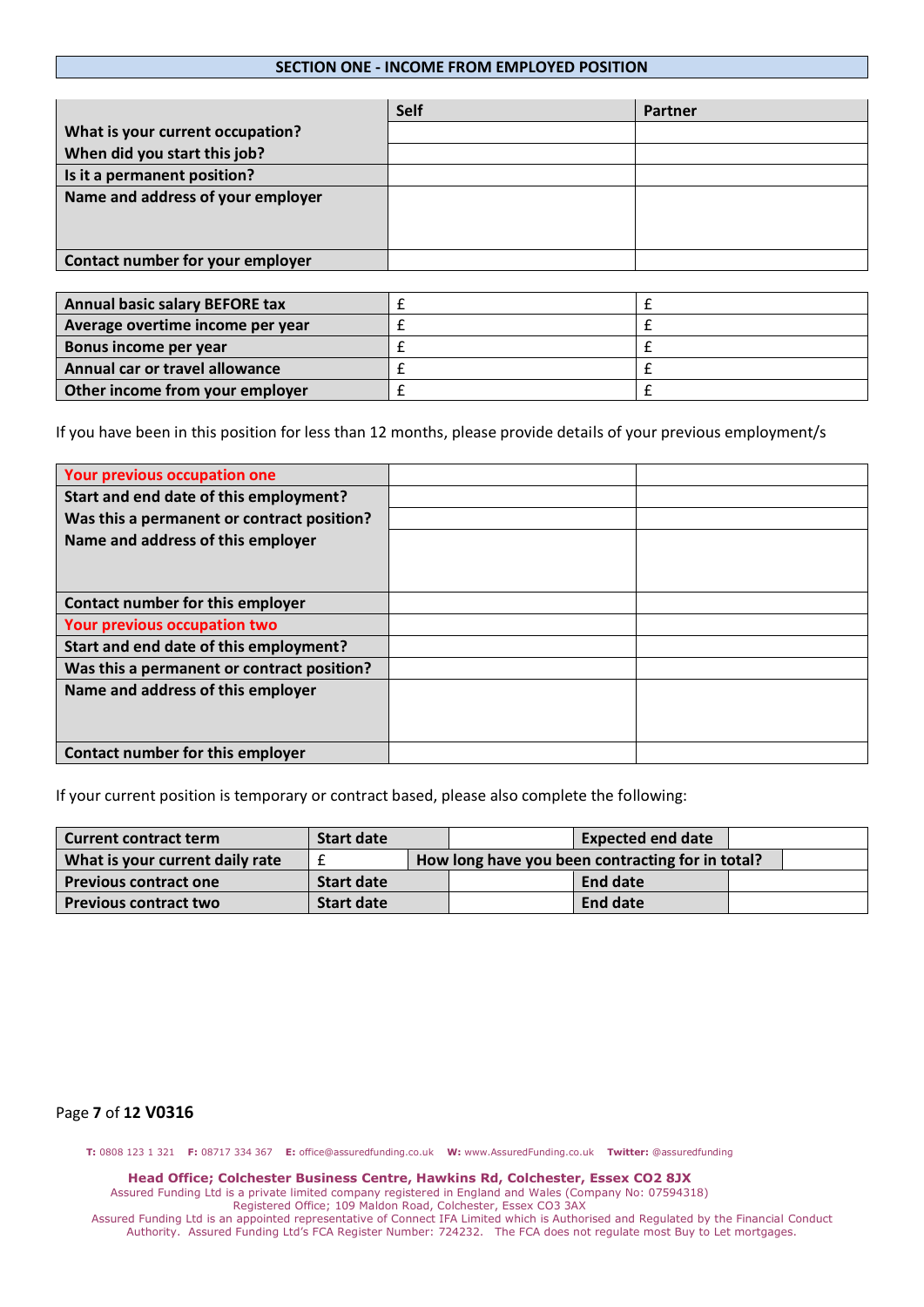If you own your own business or at least 20% of the shares in a business, please complete the following for **each business** you earn income from. (Income from a property business should be completed in Section four):

| <b>Business one</b>                        | <b>Self</b>            |                    | Partner                |                    |  |
|--------------------------------------------|------------------------|--------------------|------------------------|--------------------|--|
| What is the business name?                 |                        |                    |                        |                    |  |
| What is the nature of the business?        |                        |                    |                        |                    |  |
| When was the business started?             |                        |                    |                        |                    |  |
| What percentage of the company is yours?   |                        |                    |                        |                    |  |
| What is the address of the business        |                        |                    |                        |                    |  |
| What month is the business year end?       |                        |                    |                        |                    |  |
| What is the status of the business?        | <b>Limited company</b> |                    | <b>Limited company</b> |                    |  |
|                                            | Sole trader            |                    | Sole trader            |                    |  |
|                                            | Partnership            |                    | Partnership            |                    |  |
| What is the net profit for the business?   | 2016 - Projected       | £                  | 2016 - Projected       | $\pmb{\mathsf{f}}$ |  |
|                                            | 2015                   | £                  | 2015                   | £                  |  |
| (Net profit means the taxable income made  | 2014                   | £                  | 2014                   | £                  |  |
| after deducting your running expenses)     | 2013                   | £                  | 2013                   | £                  |  |
| For limited companies, please confirm your | £                      |                    | £                      |                    |  |
| current taxable PAYE income if applicable  |                        |                    |                        |                    |  |
| For limited companies, please confirm your | 2016 - Projected       | $\pmb{\mathsf{f}}$ | 2016 - Projected       | £                  |  |
| dividend income drawn for each year if     | 2015                   | £                  | 2015                   | £                  |  |
| applicable                                 | 2014                   | £                  | 2014                   | £                  |  |
|                                            | 2013                   | £                  | 2013                   | £                  |  |

| <b>Business two</b>                                                                     | <b>Self</b>                |              | <b>Partner</b>         |                    |  |
|-----------------------------------------------------------------------------------------|----------------------------|--------------|------------------------|--------------------|--|
| What is the business name?                                                              |                            |              |                        |                    |  |
| What is the nature of the business?                                                     |                            |              |                        |                    |  |
| When was the business started?                                                          |                            |              |                        |                    |  |
| What percentage of the company is yours?                                                |                            |              |                        |                    |  |
| What is the address of the business                                                     |                            |              |                        |                    |  |
| What month is the business year end?                                                    |                            |              |                        |                    |  |
| What is the status of the business?                                                     | <b>Limited company</b>     |              | <b>Limited company</b> |                    |  |
|                                                                                         | Sole trader<br>Partnership |              | Sole trader            |                    |  |
|                                                                                         |                            |              | Partnership            |                    |  |
| What is the net profit for the business?                                                | 2016 - Projected           | $\mathbf{f}$ | 2016 - Projected       | £                  |  |
|                                                                                         | 2015                       | £            | 2015                   | £                  |  |
| (Net profit means the taxable income made                                               | 2014                       | £            | 2014                   | £                  |  |
| after deducting your running expenses)                                                  | 2013                       | £            | 2013                   | £                  |  |
| For limited companies, please confirm your<br>current taxable PAYE income if applicable | $\mathbf{f}$               |              | £                      |                    |  |
| For limited companies, please confirm your                                              | 2016 - Projected           | $\mathbf f$  | 2016 - Projected       | $\pmb{\mathtt{f}}$ |  |
| dividend income drawn for each year if                                                  | 2015                       | $\mathbf{f}$ | 2015                   | £                  |  |
| applicable                                                                              | 2014                       | $\mathbf{f}$ | 2014                   | £                  |  |
|                                                                                         | 2013                       | f            | 2013                   | f                  |  |

## Page **8** of **12 V0316**

**T:** 0808 123 1 321 **F:** 08717 334 367 **E:** office@assuredfunding.co.uk **W:** www.AssuredFunding.co.uk **Twitter:** @assuredfunding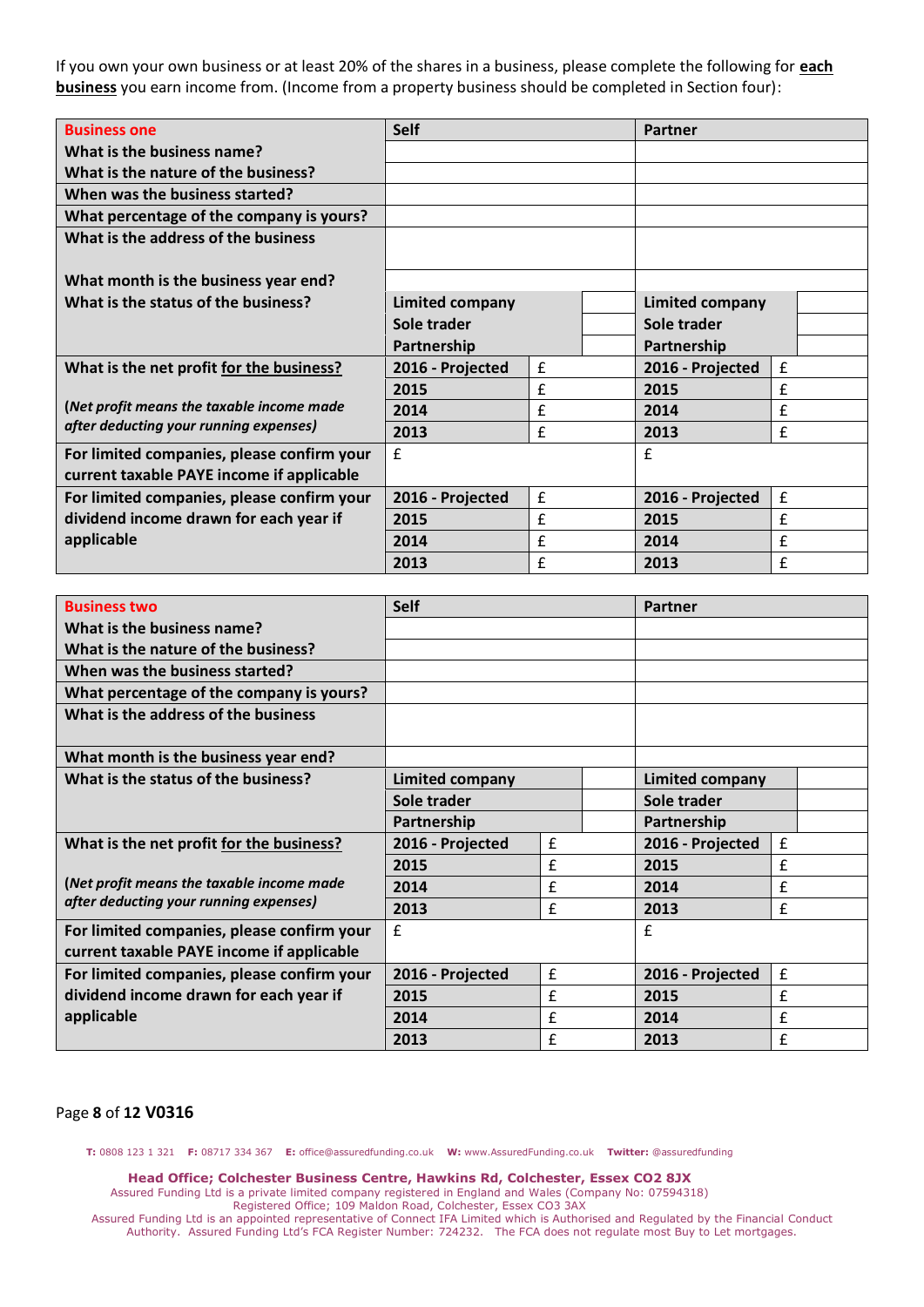Continue if you have further businesses...

| <b>Business three</b>                                                                   | <b>Self</b>            |             |                 | Partner          |   |  |
|-----------------------------------------------------------------------------------------|------------------------|-------------|-----------------|------------------|---|--|
| What is the business name?                                                              |                        |             |                 |                  |   |  |
| What is the nature of the business?                                                     |                        |             |                 |                  |   |  |
| When was the business started?                                                          |                        |             |                 |                  |   |  |
| What percentage of the company is yours?                                                |                        |             |                 |                  |   |  |
| What is the address of the business                                                     |                        |             |                 |                  |   |  |
| What month is the business year end?                                                    |                        |             |                 |                  |   |  |
| What is the status of the business?                                                     | <b>Limited company</b> |             | Limited company |                  |   |  |
|                                                                                         | Sole trader            |             | Sole trader     |                  |   |  |
|                                                                                         | Partnership            | Partnership |                 |                  |   |  |
| What is the net profit for the business?                                                | 2016 - Projected       | £           |                 | 2016 - Projected | £ |  |
|                                                                                         | 2015                   | £           |                 | 2015             | £ |  |
| (Net profit means the taxable income made                                               | 2014                   | £           |                 | 2014             | £ |  |
| after deducting your running expenses)                                                  | 2013                   | £           |                 | 2013             | £ |  |
| For limited companies, please confirm your<br>current taxable PAYE income if applicable | £                      |             |                 | $\mathbf{f}$     |   |  |
| For limited companies, please confirm your                                              | 2016 - Projected       | £           |                 | 2016 - Projected | £ |  |
| dividend income drawn for each year if                                                  | 2015                   | £           |                 | 2015             | £ |  |
| applicable                                                                              | 2014                   | £           |                 | 2014             | £ |  |
|                                                                                         | 2013                   | £           |                 | 2013             | £ |  |

### **ACCOUNTANTS DETAILS**

| Company name                          |  |
|---------------------------------------|--|
| Name of the accountant acting for you |  |
| <b>Accountants Company address</b>    |  |
|                                       |  |
| Accountants telephone number          |  |
| <b>Accountants email address</b>      |  |

If you are a director or shareholder of any other company not currently generating income, please provide more detail as below:

| <b>Applicant Name</b> | <b>Company Name</b> |     | <b>Director</b> |    | Share-<br>holding % | Reason why the company is not income<br>producing? |  |
|-----------------------|---------------------|-----|-----------------|----|---------------------|----------------------------------------------------|--|
|                       |                     | Yes |                 | No |                     |                                                    |  |
|                       |                     |     |                 |    |                     |                                                    |  |
|                       |                     | Yes |                 | No |                     |                                                    |  |
|                       |                     |     |                 |    |                     |                                                    |  |
|                       |                     | Yes |                 | No |                     |                                                    |  |
|                       |                     |     |                 |    |                     |                                                    |  |

# Page **9** of **12 V0316**

**T:** 0808 123 1 321 **F:** 08717 334 367 **E:** office@assuredfunding.co.uk **W:** www.AssuredFunding.co.uk **Twitter:** @assuredfunding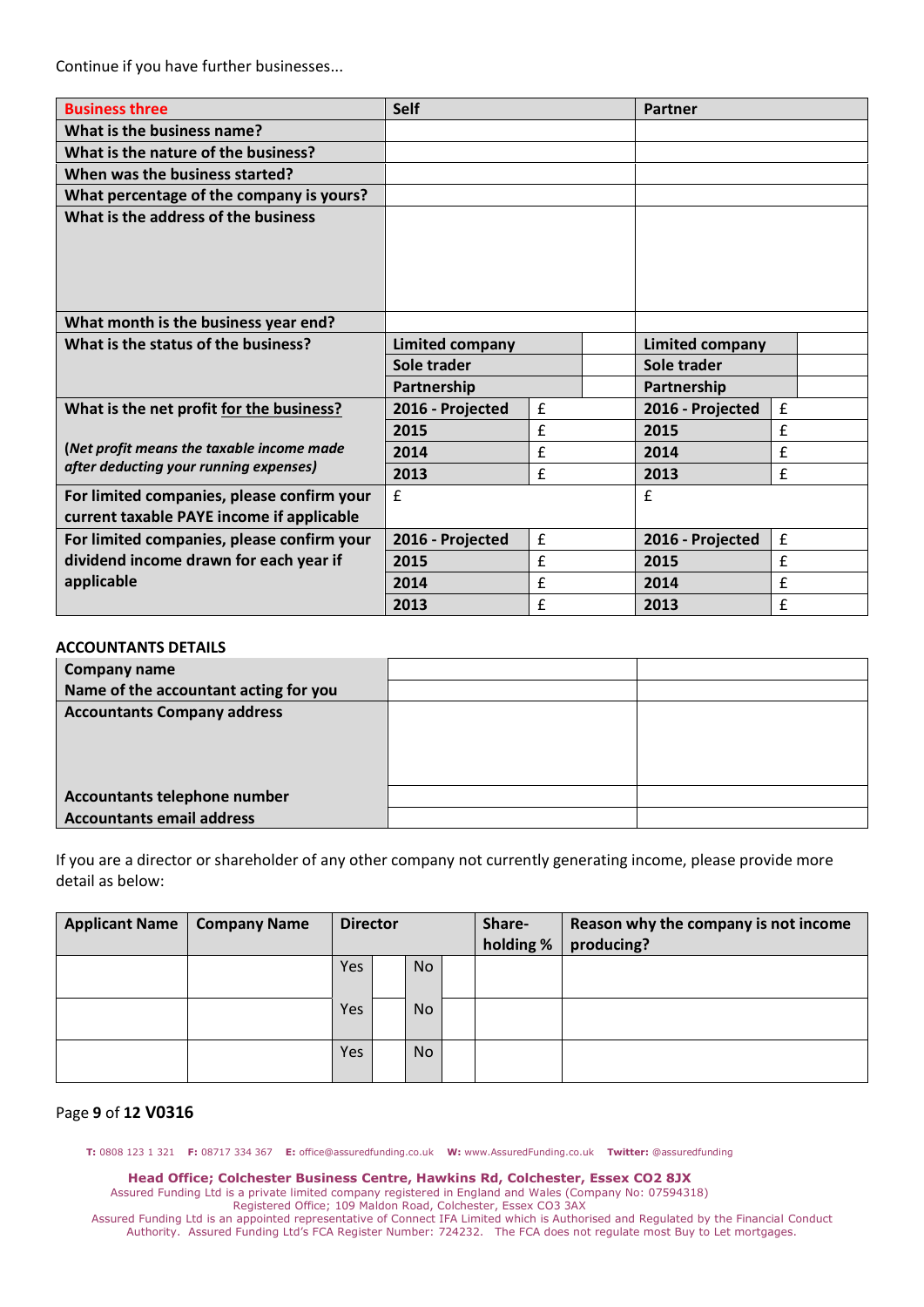### **SECTION THREE- INCOME FROM OTHER SOURCES**

Please provide information of income from other sources such as pension or benefits:

|                                            | Self | Partner |
|--------------------------------------------|------|---------|
| Private Pension income per year            |      |         |
| State pension income per year              |      |         |
| Income from investments or trusts per year |      |         |
| Working family tax credits per year        |      |         |
| Child benefit per year                     |      |         |
| Other benefits - provide detail below      |      |         |
| Other income- provide detail below         |      |         |

Income Notes

### **CHANGES OF CIRCUMSTANCES**

Please confirm if you expect any changes to your circumstances over the next 5 years? For example:

| Do you plan to have or increase the size of your family?         | <b>Yes</b> | No |  |
|------------------------------------------------------------------|------------|----|--|
| Is there any plans to change your job or how you work?           | Yes        | No |  |
| Do you plan to move country?                                     | Yes        | No |  |
| Do you plan to take on any more mortgages or credit commitments? | Yes        | No |  |

If yes, or if there are any other planned changes, please provide more detail below:

Notes

## Page **10** of **12 V0316**

**T:** 0808 123 1 321 **F:** 08717 334 367 **E:** office@assuredfunding.co.uk **W:** www.AssuredFunding.co.uk **Twitter:** @assuredfunding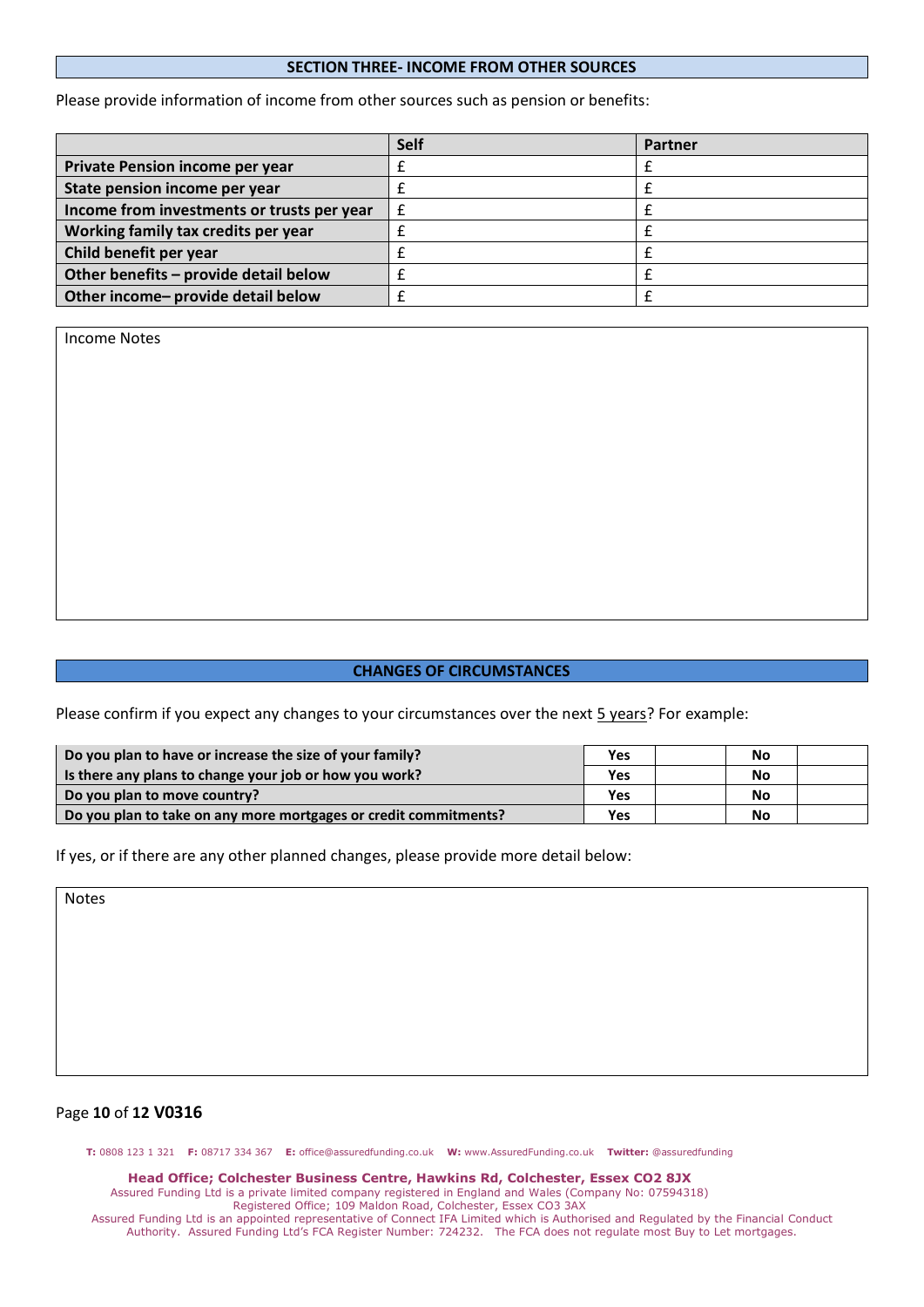### **SECTION FOUR - INCOME FROM A RENTAL PORTFOLIO**

Please complete the first section for a property portfolio held in your personal name:

|                                                                  | Self             |   | Partner          |  |  |
|------------------------------------------------------------------|------------------|---|------------------|--|--|
| When did you begin to let property?                              |                  |   |                  |  |  |
| What is YOUR SHARE of the net profit/loss                        | 2016 - Projected | £ | 2016 - Projected |  |  |
| from your properties as submitted to HMRC                        | 2015             |   | 2015             |  |  |
| (Net profit means the taxable income made                        | 2014             |   | 2014             |  |  |
| after deducting your running expenses from the<br>rental income) | 2013             |   | 2013             |  |  |

Please complete this second section for a property portfolio held in the name of a limited company:

|                                                                                     | <b>Self</b>      |   | <b>Partner</b>   |   |  |
|-------------------------------------------------------------------------------------|------------------|---|------------------|---|--|
| <b>Name of Company</b>                                                              |                  |   |                  |   |  |
| When was the company formed?                                                        |                  |   |                  |   |  |
| What percentage of the company is yours?                                            |                  |   |                  |   |  |
| What is the net profit for the business?                                            | 2016 - Projected | £ | 2016 - Projected | £ |  |
| As submitted to HMRC                                                                | 2015             | £ | 2015             | £ |  |
| (Net profit means the taxable income made<br>after deducting your running expenses) | 2014             | f | 2014             | £ |  |
|                                                                                     | 2013             | £ | 2013             | £ |  |
| Please confirm your current taxable PAYE                                            | £                |   | £                |   |  |
| income if applicable                                                                |                  |   |                  |   |  |
| Please confirm your dividend income drawn                                           | 2016 - Projected | £ | 2016 - Projected | £ |  |
| for each year if applicable                                                         | 2015             | £ | 2015             | £ |  |
|                                                                                     | 2014             | f | 2014             | £ |  |
|                                                                                     | 2013             | f | 2013             | f |  |

### **ACCOUNTANTS DETAILS**

| Company name                          |  |
|---------------------------------------|--|
| Name of the accountant acting for you |  |
| <b>Accountants Company address</b>    |  |
|                                       |  |
|                                       |  |
|                                       |  |
| Accountants telephone number          |  |
| <b>Accountants email address</b>      |  |

If you hold a property portfolio, the lender will expect that you have submitted details of any profits or losses to HMRC for tax purposes. If you have NOT for any reason submitted your accounting information to HMRC, it may be a requirement of the application that this is corrected. Where you have NOT yet submitted tax returns, please provide details below of your anticipated/projected profit or losses from your portfolio for each of the years you have held investment property and an explanation why they have not yet been submitted:

Notes

### Page **11** of **12 V0316**

**T:** 0808 123 1 321 **F:** 08717 334 367 **E:** office@assuredfunding.co.uk **W:** www.AssuredFunding.co.uk **Twitter:** @assuredfunding